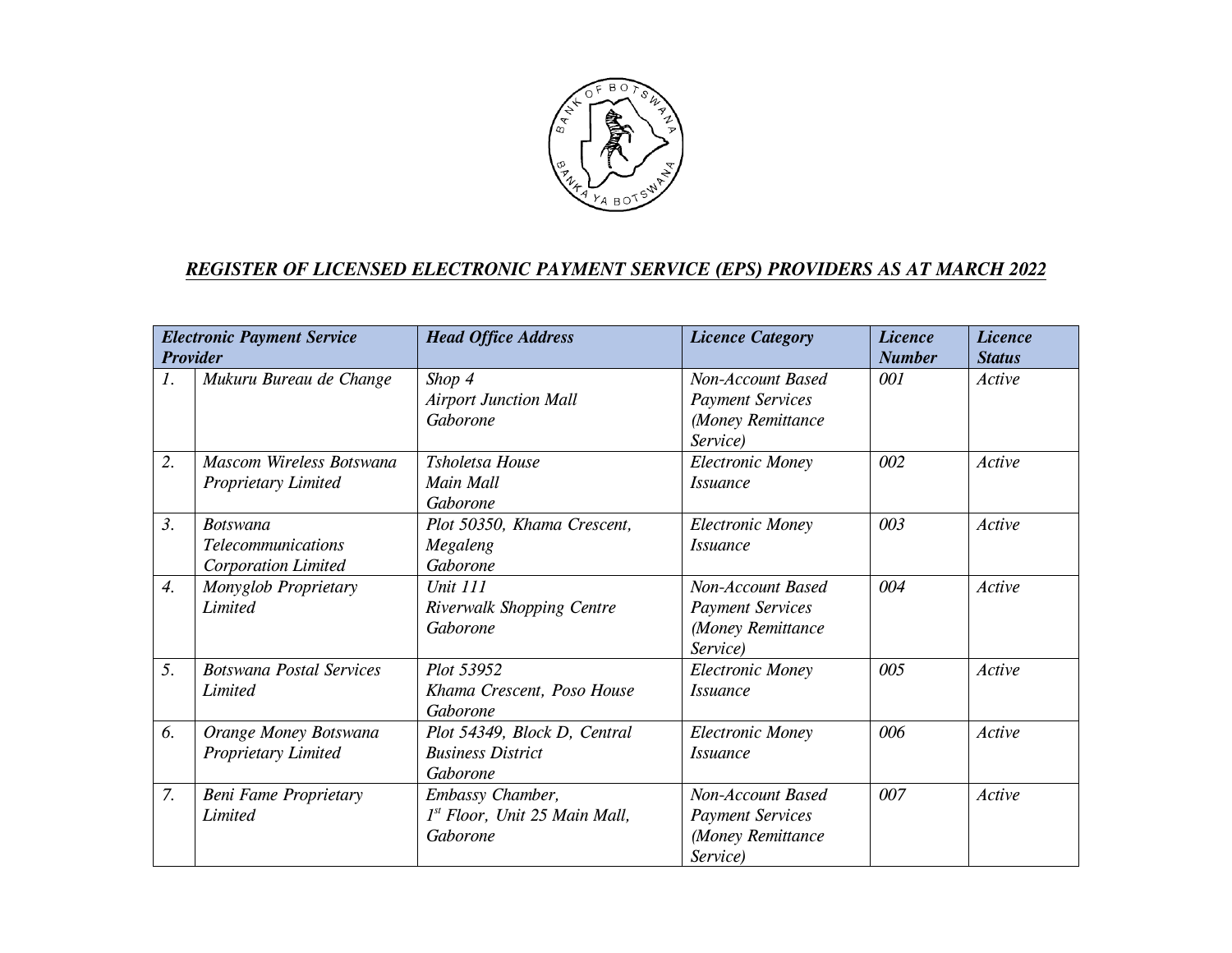| 8.  | Cellulant Botswana<br><b>Proprietary Limited</b>            | Plot 64516, $1^{st}$ Floor, Unit 101,<br>Fairgrounds<br>Gaborone                  | <b>Account Based Payment</b><br><b>Services</b>                               | 008 | Active |
|-----|-------------------------------------------------------------|-----------------------------------------------------------------------------------|-------------------------------------------------------------------------------|-----|--------|
| 9.  | Smart Switch (Botswana)<br>Proprietary Limited              | Unit $34$ & 35, Kgale Mews,<br>Gaborone International Finance<br>Park<br>Gaborone | <b>Account Based Payment</b><br><b>Services</b>                               | 009 | Active |
| 10. | <b>CSS Money Transfer</b>                                   | Shop 11 U<br>Game City<br>Gaborone                                                | Non-Account Based<br><b>Payment Services</b><br>(Money Remittance<br>Service) | 011 | Active |
| 11. | Botswana Life Insurance<br>Limited                          | Plot 66458<br>Fairground Office Park<br>Gaborone                                  | <b>Account Based Payment</b><br><b>Services</b>                               | 012 | Active |
| 12. | Paym8 Proprietary Limited                                   | Plot 64517, The Office, Unit 88<br>Fairground Park,<br>Gaborone                   | <b>Account Based Payment</b><br><b>Services</b>                               | 013 | Active |
| 13. | <b>PAA Capital Proprietary</b><br>Limited                   | Plot 21246, Giraffe Crescent,<br>Village. Gaborone                                | <b>Account Based Payment</b><br><b>Services</b>                               | 014 | Active |
| 14. | Okp Botswana Proprietary<br>Limited                         | <b>First Floor Suite 4</b><br>Fairgrounds, Medical Mews,<br>Gaborone              | <b>Electronic Money</b><br><i><b>Issuance</b></i>                             | 015 | Active |
| 15. | Shumba Money Proprietary<br>Limited                         | CBD<br>Plot 54373, Matante Mews<br>Gaborone                                       | Non-Account Based<br><b>Payment Services</b><br>(Money Remittance<br>Service) | 016 | Active |
| 16. | Realpay Botswana<br><b>Proprietary Limited</b>              | Plot 145 Unit 16, Kgale Court,<br>Gaborone, Botswana                              | <b>Account Based Payment</b><br><b>Services</b>                               | 017 | Active |
| 17. | <b>Tylersoft Technologies</b><br><b>Proprietary Limited</b> | Plot 8824, Khama Crescent,<br>Government Enclave, Gaborone                        | <b>Electronic Money</b><br><b>Issuance</b>                                    | 018 | Active |
| 18. | Motshelo Mobile Proprietary<br>Limited                      | Plot 21878<br>New Naledi Gaborone                                                 | <b>Electronic Money</b><br><b>Issuance</b>                                    | 019 | Active |